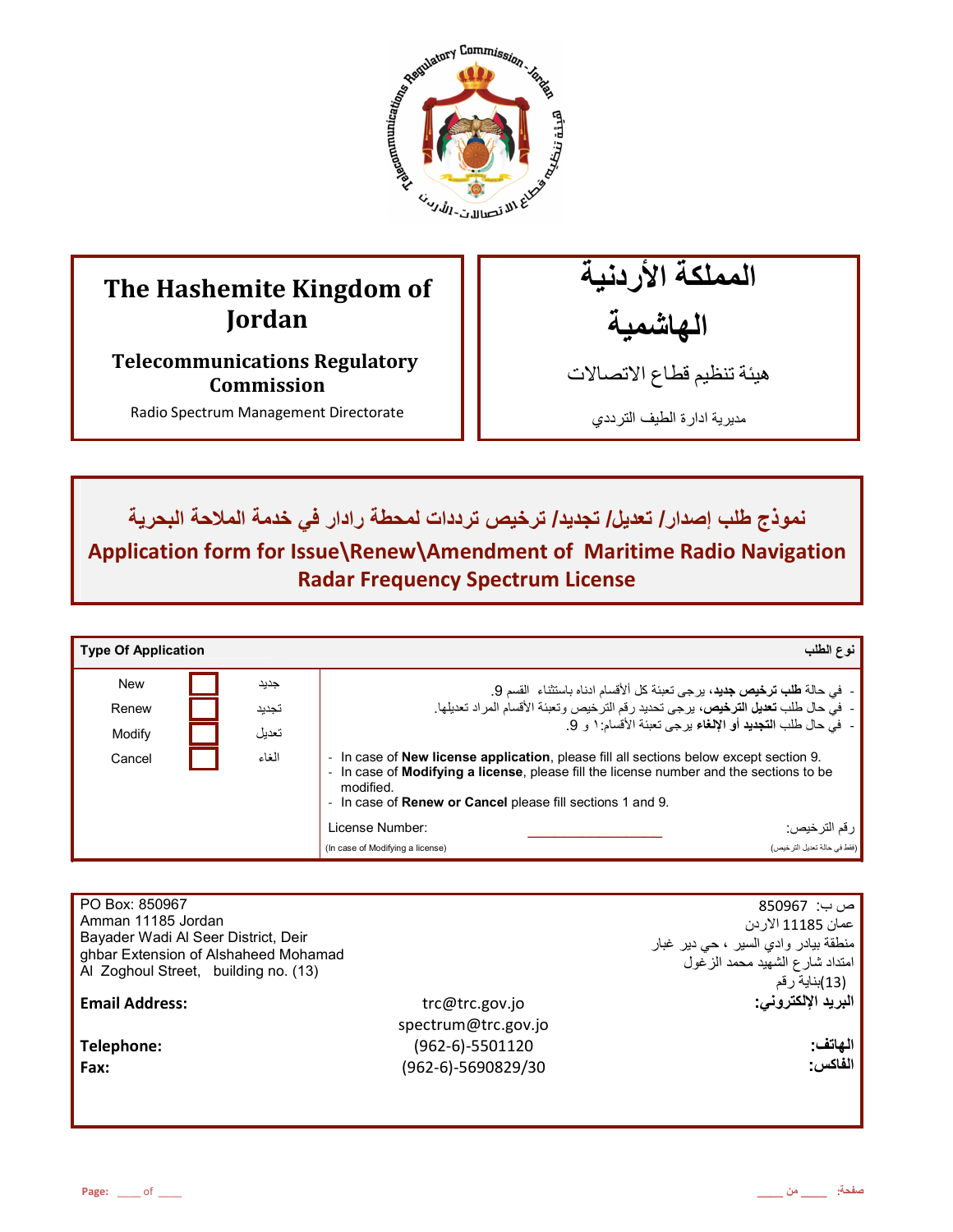

# دائرة إدارة الطيف الترد*دي* **Radio Spectrum Management Department**

نموذج طلب إصدار **/ تعديل/ تجديد/ ترخيص ترددات لمحطة ر**ادار في خدمة الملاحة البحرية  **Application form for Issue\Renew\Amendment of Radio Navigation\_Radar in the Maritime Service Radio Frequency Spectrum License** رم رf &دم اط\*ب: **\_\_\_\_\_\_\_\_\_\_\_\_\_\_\_\_\_\_\_\_\_\_** :number Reference Applicant

L

| 1.<br>Administrative Information (to be filled by Applicant)                                                                                                                                                                                                                                                                   |                                    |                |                   | معلومات ادارية (تعبأ من قِبل مُقدم الطلب)                                          |  |                 |
|--------------------------------------------------------------------------------------------------------------------------------------------------------------------------------------------------------------------------------------------------------------------------------------------------------------------------------|------------------------------------|----------------|-------------------|------------------------------------------------------------------------------------|--|-----------------|
| 1.1                                                                                                                                                                                                                                                                                                                            | اسم المرخص له / Licensee Name      |                |                   |                                                                                    |  |                 |
| رمز المستخدم / User ID<br>1.2<br>(Fill "Applicant Identification form", in case you are a new applicant or you do not have<br>your User ID) /<br>(الرجاء تعبئة "طلب تحديد هوية مقدم الطلب " في حال كنت تقدم طلب لأول مرة أو لا تعرف رمز المستخدم الخاص بك)                                                                     |                                    |                |                   |                                                                                    |  |                 |
| 1.3<br>الشخص المخول بالتوقيع / Authorized Person                                                                                                                                                                                                                                                                               |                                    |                |                   |                                                                                    |  |                 |
| 1.4                                                                                                                                                                                                                                                                                                                            | المسؤول التقني / Technical Contact |                |                   |                                                                                    |  |                 |
| أتعهد بأن المعلومات المذكورة في هذا الطلب وأيّ معلومات أخرى مرفقة به، هي معلومات صحيحة. كما أنني أتعهد بأنني اطلعت على جميع القوانين والقرارات                                                                                                                                                                                 |                                    |                |                   | والشروط المنظمة للترخيص الراديوي والتي يجب على الإلتزام بها لحين صدور هذا الترخيص. |  |                 |
| certify that the information on this form and any other information given in support of this application are correct. I also certify that I<br>have read the TRC Regulations and the licensing terms and conditions Specified by the TRC which I shall abide by throughout the<br>process until issuance of the radio license. |                                    |                |                   |                                                                                    |  |                 |
|                                                                                                                                                                                                                                                                                                                                |                                    |                |                   |                                                                                    |  |                 |
|                                                                                                                                                                                                                                                                                                                                | Date Of Submission:                |                | تاريخ تقديم الطلب | Signature/Seal:                                                                    |  | التو قيع/الختم: |
|                                                                                                                                                                                                                                                                                                                                |                                    | dd / mm / yyyy |                   |                                                                                    |  |                 |

| For Administrative use Only<br>2. |                                                                                        |                |                    | للاستخدام الادار  فقط |          |
|-----------------------------------|----------------------------------------------------------------------------------------|----------------|--------------------|-----------------------|----------|
| 2.1                               | المرجع /TRC Reference Number                                                           |                |                    |                       |          |
| 2.2                               | Name of TRC Employee who received the application/<br>إسم موظف الهيئة الذي استلم الطلب |                |                    |                       |          |
| receipt:                          | Date of Application                                                                    | dd / mm / yyyy | تاريخ استلام الطلب | Signature:            | النوقيع: |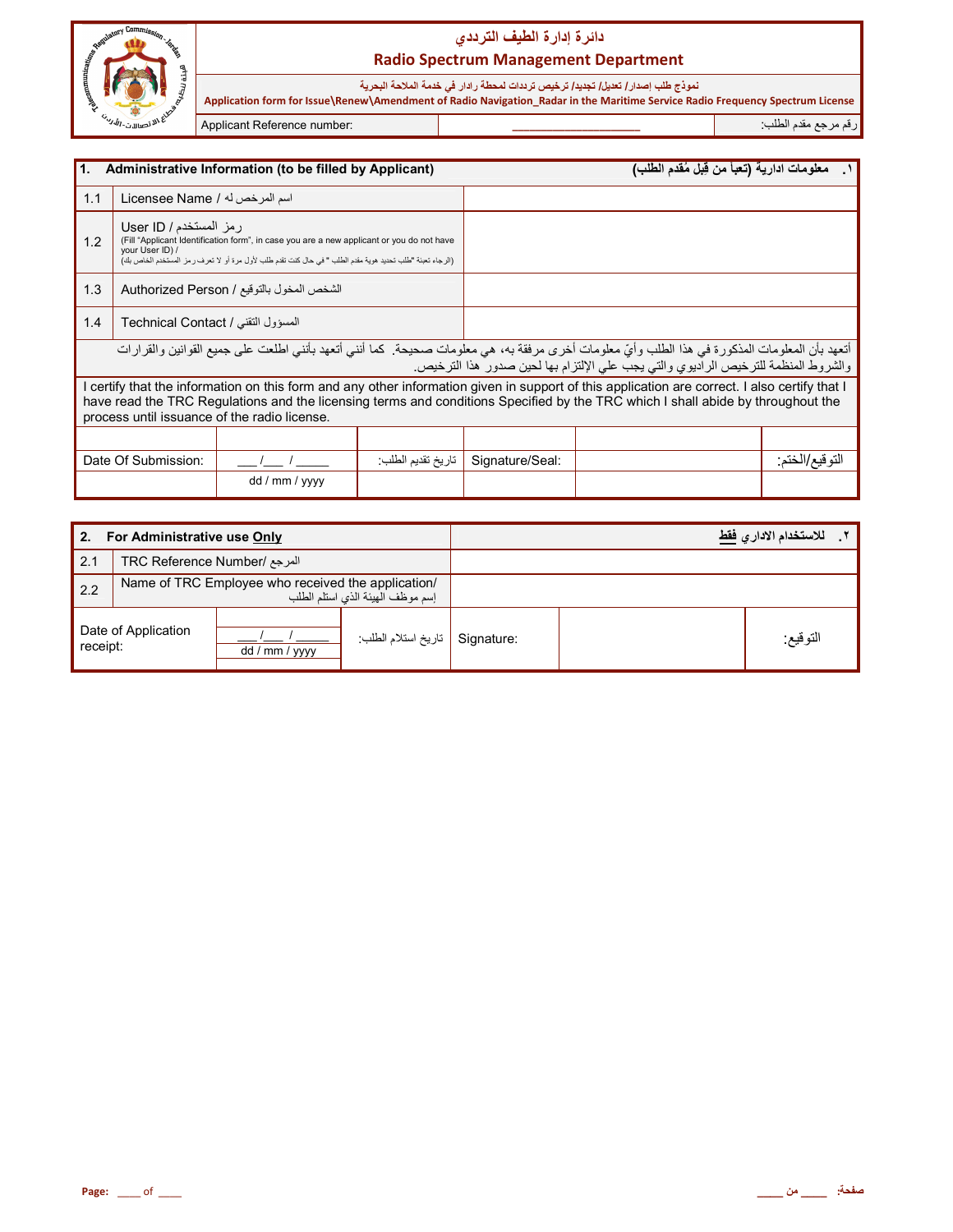| Commiss<br><b><i><u>Aulatory</u></i></b><br>area<br>Р. |                                                                                                                                                                                                                  | دائرة إدارة الطيف الترددى<br><b>Radio Spectrum Management Department</b> |          |
|--------------------------------------------------------|------------------------------------------------------------------------------------------------------------------------------------------------------------------------------------------------------------------|--------------------------------------------------------------------------|----------|
|                                                        | نموذج طلب إصدار/ تعديل/ تجديد/ ترخيص ترددات لمحطة رادار في خدمة الملاحة البحرية<br>Application form for Issue\Renew\Amendment of Radio Navigation_Radar in the Maritime Service Radio Frequency Spectrum License |                                                                          |          |
| シ <sub>ングイン・コ</sub> ,jiiv                              | Applicant Reference number:                                                                                                                                                                                      |                                                                          |          |
|                                                        |                                                                                                                                                                                                                  |                                                                          |          |
| Type of System                                         |                                                                                                                                                                                                                  |                                                                          | ۶ الفظاھ |

| <b>Type of System</b> |                 | النظام               |
|-----------------------|-----------------|----------------------|
| Primary Radar         | Secondary Radar | Radar Beacon (Racon) |

معلومات المحطة 4. **Station Information** Site name / اسم الموقع  $4.1$ E  $\mathbf{L}$  and  $\mathbf{L}$ خط الطول / Longitude  $4.2$ Deg. Min. Sec.  $\overline{\mathsf{N}}$  $1 - 1 - 1$  $4.3$ خط العرض / Latitude Deg. Min. Sec. **Radar Information** معلومات عن الرادار 4.5 Pulse repetition rate [Hz] / أصعدل تكرار النبضة / وقت تراجع النبضة / Pulse fall time (µs)  $4.6$  $4.7$ وقت تصاعد النبضة / Pulse rise time (µs)  $4.8$ Pulse width (µs) / عرض النبض / Peak Effective Isotropic Radiated Power (dBW) / 4.9 Average Effective Isotropic Radiated Power (dBW) / 4.10 متوسط القدرة المشعة المكافئة المتناحية القصوى 4.11 إرتفاع الهوائي فوق مستوى الأرض (م) / Antenna height AGL (m) Antenna Height above the mast base (m) / ارتفاع المهوائي / 4.12 عن قاعدة المبرِّ ج أو العامود (م) ī.

| 15.                  | <b>Frequency information</b>                |                    | $\cdot$ .<br>معلومات التردد |
|----------------------|---------------------------------------------|--------------------|-----------------------------|
|                      |                                             | <b>Wall Mount</b>  | Indoor Solution             |
| $\vert$ 4.13 $\vert$ | Antenna Mounting type / كيفية تثبيت الهوائي | <b>Green Field</b> | Rooftop                     |

| $\blacksquare$ b. Frequency information |                                              | ا <sup>ص</sup> . محومات العردد |
|-----------------------------------------|----------------------------------------------|--------------------------------|
|                                         | <b>Frequency Range 1</b>                     | النطاق الترددي                 |
| 5.1                                     | نطاق التردد / Frequency Range (MHz)          |                                |
| 5.2                                     | التردد المركزي / (Center Frequency (MHz      |                                |
| 5.3                                     | عرض النطاق الترددي / Channel Bandwidth (KHz) |                                |
|                                         | <b>Frequency Range Y</b>                     | النطاق الترددي ٢               |
| 5.5                                     | نطاق التردد / Frequency Range (MHz)          |                                |
| 5.°                                     | التردد المركزي / (Center Frequency (MHz      |                                |
| 5.1                                     | عرض النطاق الترددي / Channel Bandwidth (KHz) |                                |

 $\cdot$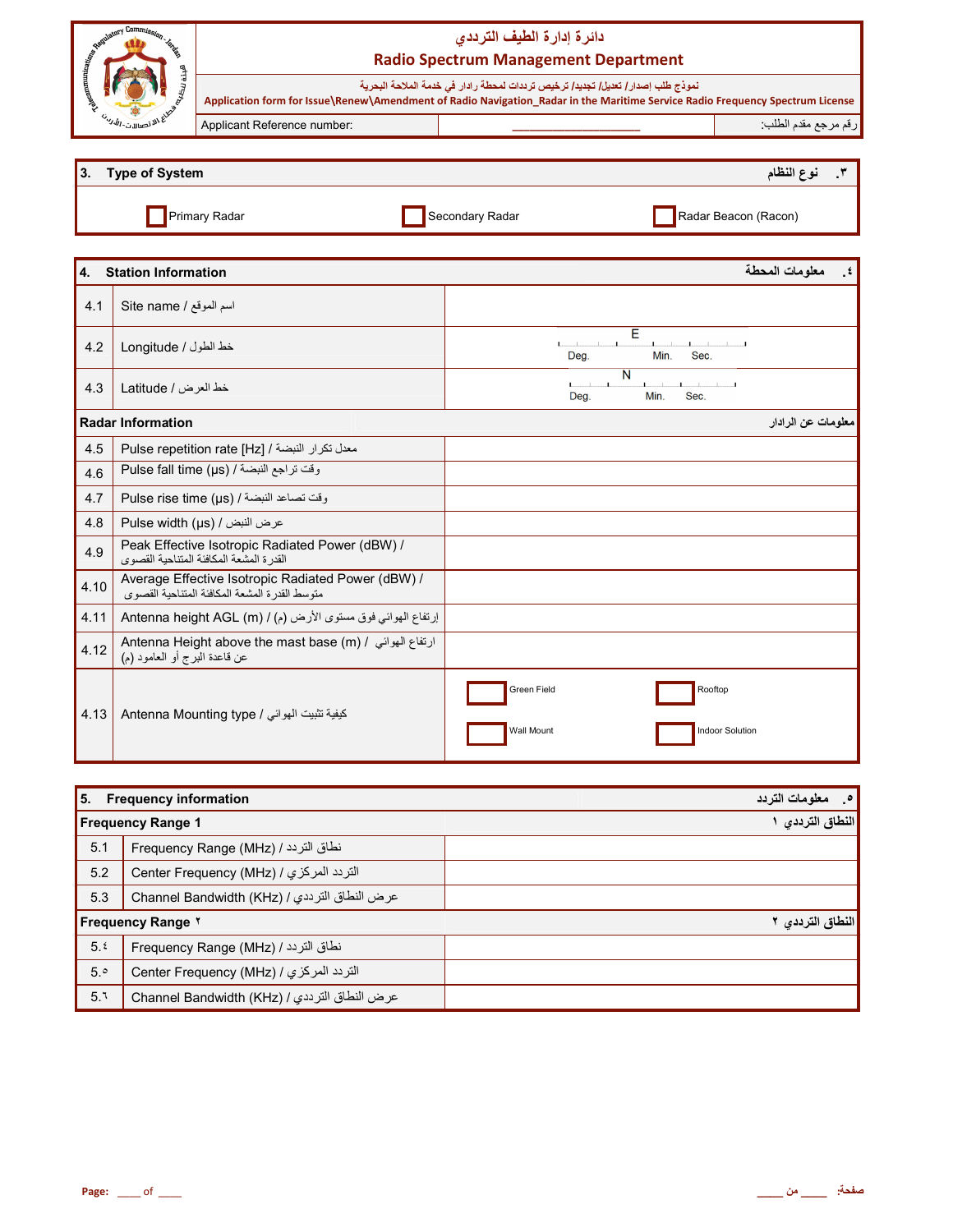

# دائرة إدارة الطيف الترددي **Radio Spectrum Management Department**

نموذج طلب إصدار/ تعديل/ تجديد/ ترخيص ترددات لمحطة رادار في خدمة الملاحة البحرية<br>Application form for Issue\Renew\Amendment of Radio Navigation\_Radar in the Maritime Service Radio Frequency Spectrum License رقم مرجع مقدم الطلب Applicant Reference number:

| <b>6.</b>        | منطقة الخدمة<br>Area of service                   |                      |  |
|------------------|---------------------------------------------------|----------------------|--|
| $\overline{6.1}$ | منطقة دائرية / Circular Zone                      |                      |  |
| 6.1.1            | خط الطول / Longitude                              | Min.<br>Sec.<br>Deg. |  |
| 6.1.2            | خط العرض / Latitude                               | Min.<br>Deg.<br>Sec. |  |
| 6.1.3            | Radius of service area (Km) / شعاع منطقة الخدمة / |                      |  |

|     | <b>Equipment Details</b>                                                       | تفاصيل الأجهز ة |
|-----|--------------------------------------------------------------------------------|-----------------|
| 7.1 | Manufacturer of the main equipment/<br>. الشر كة المصنِّعة للجهاز الرئيسي      |                 |
| 7.2 | طراز الجهاز الرئيسي/ Model of the main equipment                               |                 |
| 7.3 | Manufacturer of the standby equipment/<br>، الشر كة المصنِّعة للجهاز الإحتياطي |                 |
| 7.4 | طراز الجهاز الإحتياطي/ Model of the standby equipment                          |                 |

| 8.<br>Antenna details |                                                                             | ٨. تفاصيل الـهوائيات                                                                                                                                                                                                         |
|-----------------------|-----------------------------------------------------------------------------|------------------------------------------------------------------------------------------------------------------------------------------------------------------------------------------------------------------------------|
| 8.1                   | الشركة المصنعة / Manufacturer                                               |                                                                                                                                                                                                                              |
| 8.2                   | الطراز / Model                                                              |                                                                                                                                                                                                                              |
| 8.3                   | ربح الهوائي / Antenna gain (dBi)                                            |                                                                                                                                                                                                                              |
| 8.4                   | الإستقطاب / Polarization                                                    | CL - Left hand circular or<br>CR - Right hand<br>circular or indirect<br>D - Dual<br>indirect<br>H - Horizontal Linear<br>L - Linear<br>M - Mixed<br>SR - Right hand<br>SL - Left hand slant<br>V - Vertical linear<br>slant |
| 8.5                   | الإتجاهية / Directivity                                                     | Directional<br>Omni                                                                                                                                                                                                          |
|                       | <b>Directional Antenna</b><br>(Fill only in case Directivity = Directional) | هوائي إتجاهي<br>(تعبأ فقط في حالة الاتجاهي = Directional)                                                                                                                                                                    |
| 8.6                   | نسبة الربح الأمامي الى الخلفي / Front-to-Back Ratio [dB]                    |                                                                                                                                                                                                                              |
| 8.7                   | عرض الاشعاع الرئيسي العامودي / [ <sup>0</sup> ] Vertical Beamwidth          |                                                                                                                                                                                                                              |
| 8.8                   | عرض الاشعاع الرئيسي الافقي / [ <sup>0</sup> ] Horizontal Beamwidth          |                                                                                                                                                                                                                              |
| 8.9                   | ارتفاع الاشعاع / [ <sup>0</sup> ] Elevation of Maximum Radiation            |                                                                                                                                                                                                                              |
| 8.10                  | تجاه الإشعاع / Beam Direction                                               | Rotational/ Swept<br>Fixed<br>(fill the field 8.11)<br>(fill the field 8.12)                                                                                                                                                 |
| 8.11                  | Azimuth of Maximum Radiation [ $^{\circ}$ ] / اسمت الإشعاع /                |                                                                                                                                                                                                                              |
|                       | بداية/نهاية السمت / [0] Start / Finish Azimuths [                           | Start:<br>Finish:                                                                                                                                                                                                            |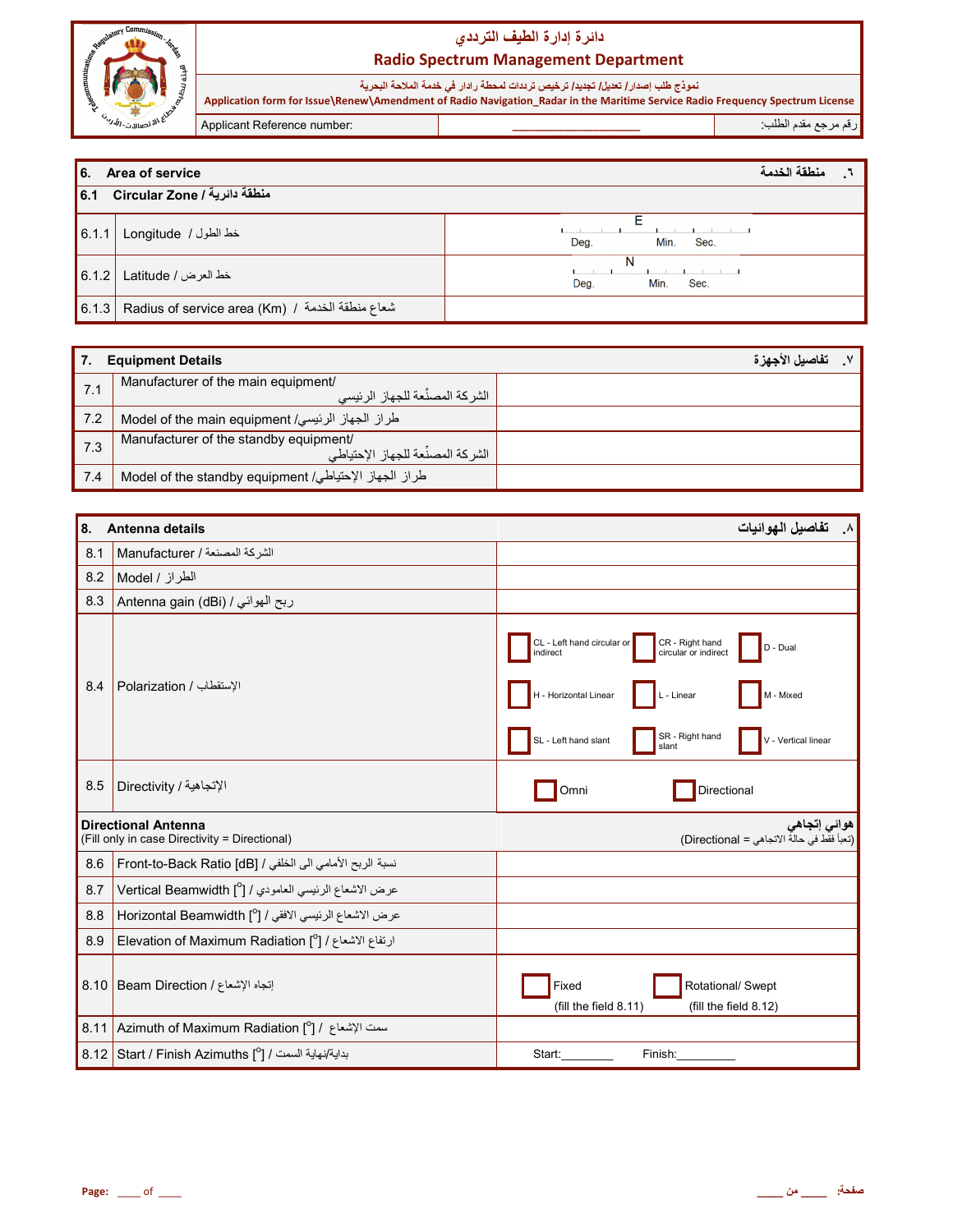

# دائرة إدارة الطيف الترددي **Radio Spectrum Management Department**

نموذج طلب إصدار/ تعديل/ تجديد/ ترخيص ترددات لمحطة رادار في خدمة الملاحة البحرية<br>Application form for Issue\Renew\Amendment of Radio Navigation\_Radar in the Maritime Service Radio Frequency Spectrum License رقم مرجع مقدم الطلب Applicant Reference number:

| 9.   | License(s) List                        |                 | ٩. قائمة التراخيص                   |
|------|----------------------------------------|-----------------|-------------------------------------|
|      | (fill only in case of Renew or Cancel) |                 | (تعبأ فقط في حالة التجديد أو الغاء) |
|      | 9.1                                    | 9.2             |                                     |
| $\#$ | License Number/                        | Date of Expiry/ |                                     |
|      | رقم الترخيص                            |                 | تاريخ انتهاء الصلاحية               |
|      |                                        |                 |                                     |
|      |                                        |                 |                                     |
|      |                                        |                 |                                     |
|      |                                        |                 |                                     |
|      |                                        |                 |                                     |
|      |                                        |                 |                                     |
|      |                                        |                 |                                     |
|      |                                        |                 |                                     |
|      |                                        |                 |                                     |
|      |                                        |                 |                                     |
|      |                                        |                 |                                     |
|      |                                        |                 |                                     |
|      |                                        |                 |                                     |
|      |                                        |                 |                                     |
|      |                                        |                 |                                     |
|      |                                        |                 |                                     |
|      |                                        |                 |                                     |
|      |                                        |                 |                                     |
|      |                                        |                 |                                     |
|      |                                        |                 |                                     |
|      |                                        |                 |                                     |
|      |                                        |                 |                                     |
|      |                                        |                 |                                     |
|      |                                        |                 |                                     |
|      |                                        |                 |                                     |
|      |                                        | $\prime$        |                                     |

#### Remarks:

If needed please use more than one copy of this page.  $\blacksquare$ 

<mark>ملاحظات:</mark><br>\_\_\_\_\_\_ عند الحاجة يرجى استعمال اكثر من نسخة من هذه الصفحة.<sub>.</sub>